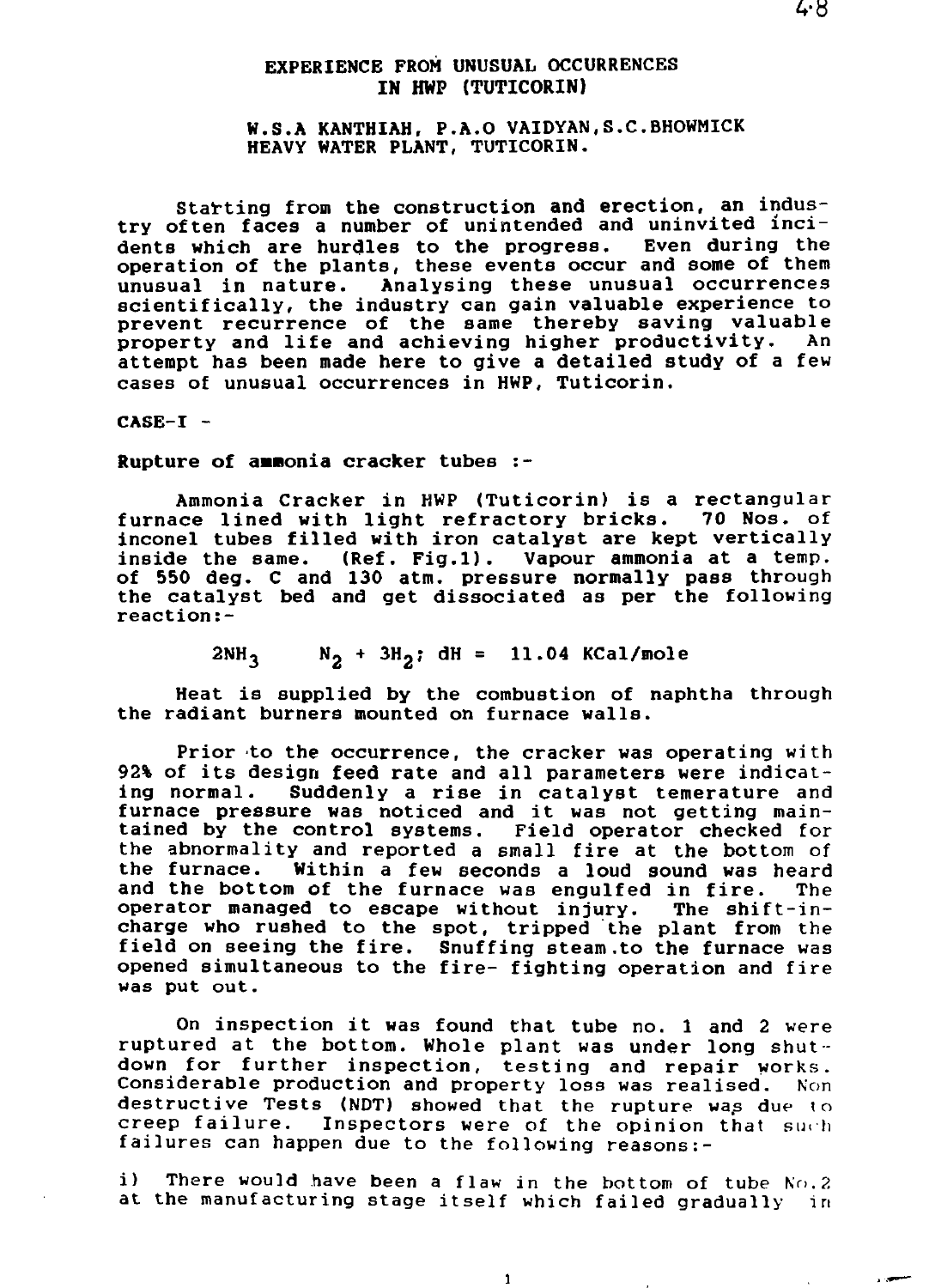There might be a low feed flow to the tube No.2 due to 11, the blocking in the catalyst resulting in higher temperparties. The part of the second was not not result in the consequence of the peratur.<br>provision existed for this particular tube, causing failure proven the session of the sessions of the session of the at the tube was subjected to higher radiant heat add Ind to the temperature shoot up.

iii) one of the burners in the affected zone might have developed a long flame, touching the tube and causing the failure.

Though such incidents are a common feature in a fertilizer industry, the following additional monitoring arrangements have been made for the early detection and minimising the chance of such failure:-

a) A new reduced limit on operating temperatures of tube skin, catalyst bed and flue gas is imposed.

b) Each catalyst tube has been fitted with temperature monitoring at the tube outlet pipe (hair pin) and monitored continuously from control room.

 $c$  ) Additional temperature monitoring provision for the tube wall skin temp, has been made.

d) Operation manual was reviewed and updated incorporating the new stipulations.

e) Online NOX monitoring instrument has been installed for flue-gas to detect tube leak.

f) systematic NDTs like 1) Ultrasonic - flaw detection,Hardness measurement, thickness measurement (2) dyp penetrant test, (3) Ovality test (4) Replica test are being carried out in every ATA.

g) Besides vigorous visual inspection of the cracker in every shift by the field operators as well as shift engineers is enforced.

h) Additional fire protection arrangement has been made for the cracker. Two fixed fire monitors have been installed on both sides of the cracker. An electrical isolation switch has been provided near to the unit to cut off the power supply in case of any emergency.

The above incident occurred at 25% of design service  $\mathbf{l}\mathbf{j}$  fe of the tubes. With all the monitoring provision incor- $_{\text{Dorated}}$ , the cracker is completing 85% of its service life and no such incident has repeated so far.

 $\tilde{z}$ 

 $\sim$   $\sim$  $\mathbf{v} = \mathbf{v} \times \mathbf{v}$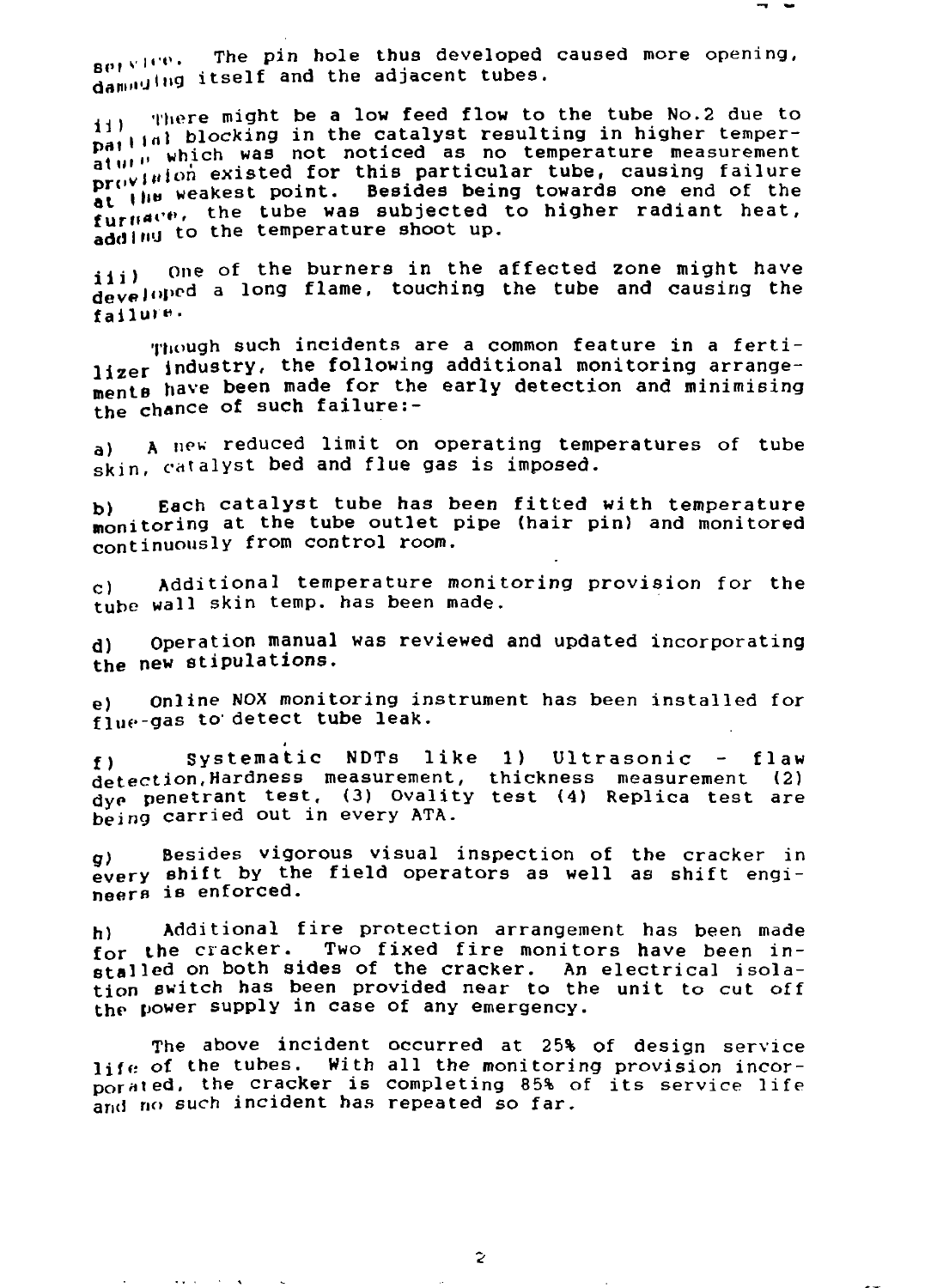**CASB-II**

**Hater entry in cable junction box through Nitrogen line**

**During a short shut-down of the plant, the general shift boiler operator drained the boiler and arranged a temporary nitrogen purging (as shown in the Fig-2) to prevent corrosion. The next day, nitrogen supply was not available as the unit was under shut-down. The boiler was filled with DM water by the shift personnel. Subsequently it was found that DM water entered in the nitrogen header and froa there into connected cable junction boxes and process pipings.**

**On investigation it was found that proper information was not passed on from general shift to shift and from shift** Thus COMMUNICATION GAP was the main **reason for the incident.**

**Remedial action:-**

**a) All important information regarding operation are recorded in the log book and the detail of events are passed** on from shift to shift to avoid communication gap.

**b) The practice of operation check list is followed.**

**c) Nitrogen is introduced from the top point of the equipment for such purpose and not from the bottom as in this case.**

**d) The practice of disconnecting temporary nitrogen connections are followed when the same is not in service.**

**Introducing a non-return valve on nitrogen supply line can reduce the possibility of foreign fluid entry into the nitrogen header.**

**The above incident was detected well in time and precautionary measures were taken, otherwise the water entered would have caused damage to the electrical equipment and process system.**

#### **CASE-III**

### **Potassiua aside splash on Maintenance personnel :-**

**One spectacle blind in a 1" process line handling potassium amide solution was being reversed from close to open position after due clearance from process side. While loosening and lifting the flange of the blind, amide solution splashed on a technician. Inspite of his washing under the nearest drench shower immediately, he sustained first degree burn injury on his arm. The above process line was isolated and depressurised through vent points (as shown in the Fig-3a) before opening the flange, On investigation, it was understood that the splashing of the liquid was due to locked up pressure inside, though the vent points were**

 $\theta$  , even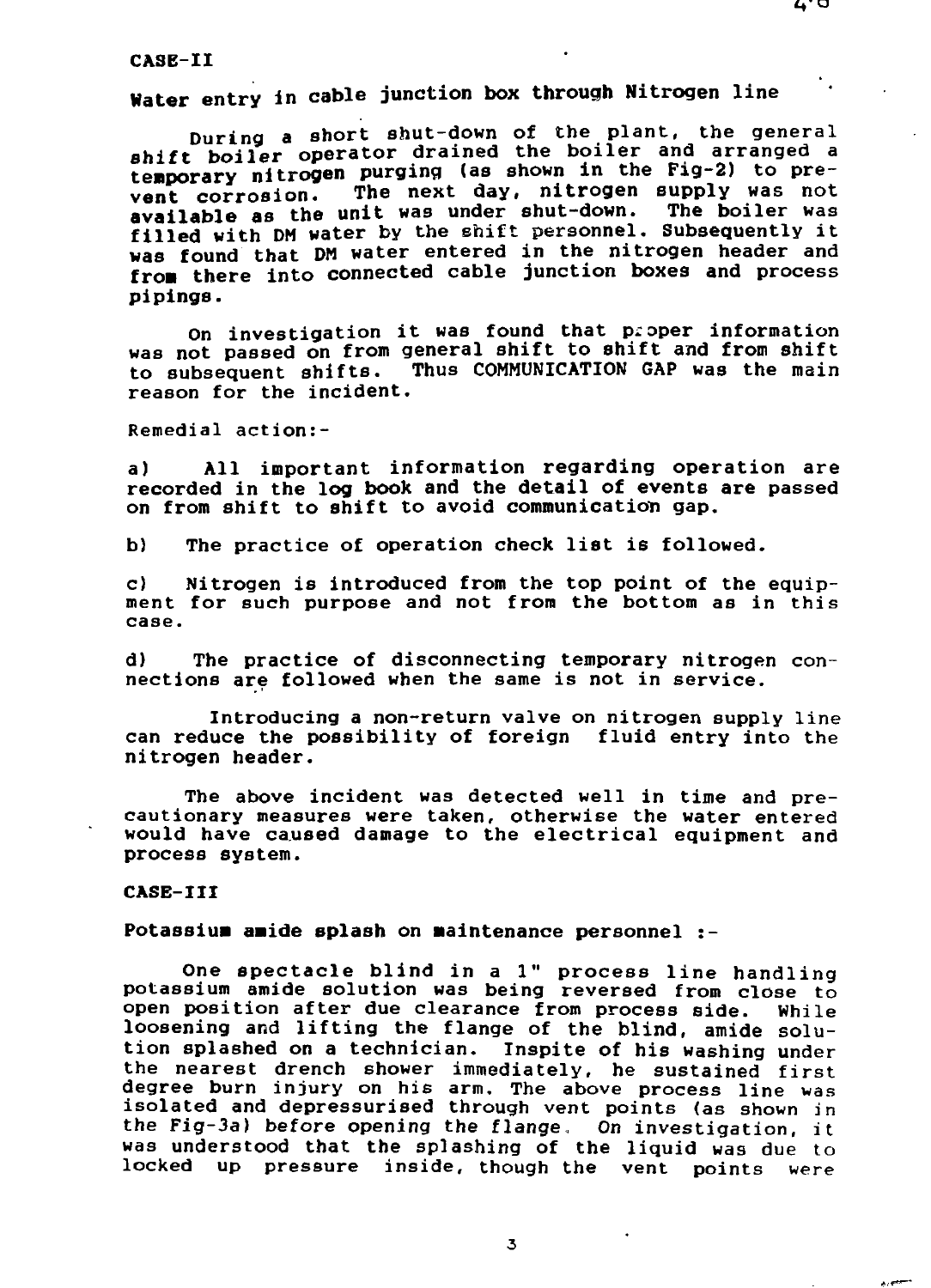clear. Similar problem was faced on earlier occasions also. When vent point tappings are located away from the isolation on a vertical pipe handling cold amide solution, such locked up pressure can develop (as shown in the Fig-3b) . This happens due to formation of amide solid over the hold up liquid surface during venting. This is predominant in smaller dia pipes.

Remedial Actions:-

1) The upper side vent tapping are relocated nearest to the isolations to minimise any liquid hold up above tne isolation during release.

2) For undertaking maintenance of such job, wearing of full protective suit is enforced.

The above measures have not only reduced the rate of such accident but developed confidence among the maintenance personnel.

#### CASE-IV

### GB101 (Booster Compressor) Trip :-

The centrifugal type booster compressor for the inlet synthesis gas  $(N_2+3H_2)$  from the Fertilizer Plant tripped due to seal oil head tank "too low level" which in turn caused the trip of heavy water plant. Head tank seal oil level is maintained by seal oil pump which stopped on its own due to loose connection in the Emergency Motor Control Center. The auxiliary seal oil pump took auto start on "low level", but the alarm for the same appeared after the appearance of "too low level" alarm to which the trip of booster was connected and hence the trip of the compressor.

On investigation, cause for the delayed appearance of the low level alarm was attributed to the following:-

The low level alarm was taken from the level transmitter through a pressure switch whereas too low level signal was taken from an independant mercury float switch (as shown in the fig-4). There had been a sluggish response from the level transmitter. Later, while checking the functioning of the level controller the response was found poor due to partial chocking in the pilot relay. On cleaning the pilot relay, the response was quick and the problem did not repeat.

Remedial action:-

i) Emphasis is given for checking electrical contact at every opportunity to avoid unwarranted trips of machineries.

ii) Periodical cleaning of the pilot relay is being carried out. Simulation check is also being carried out at every opportunity to check the integrity of such vital control systems.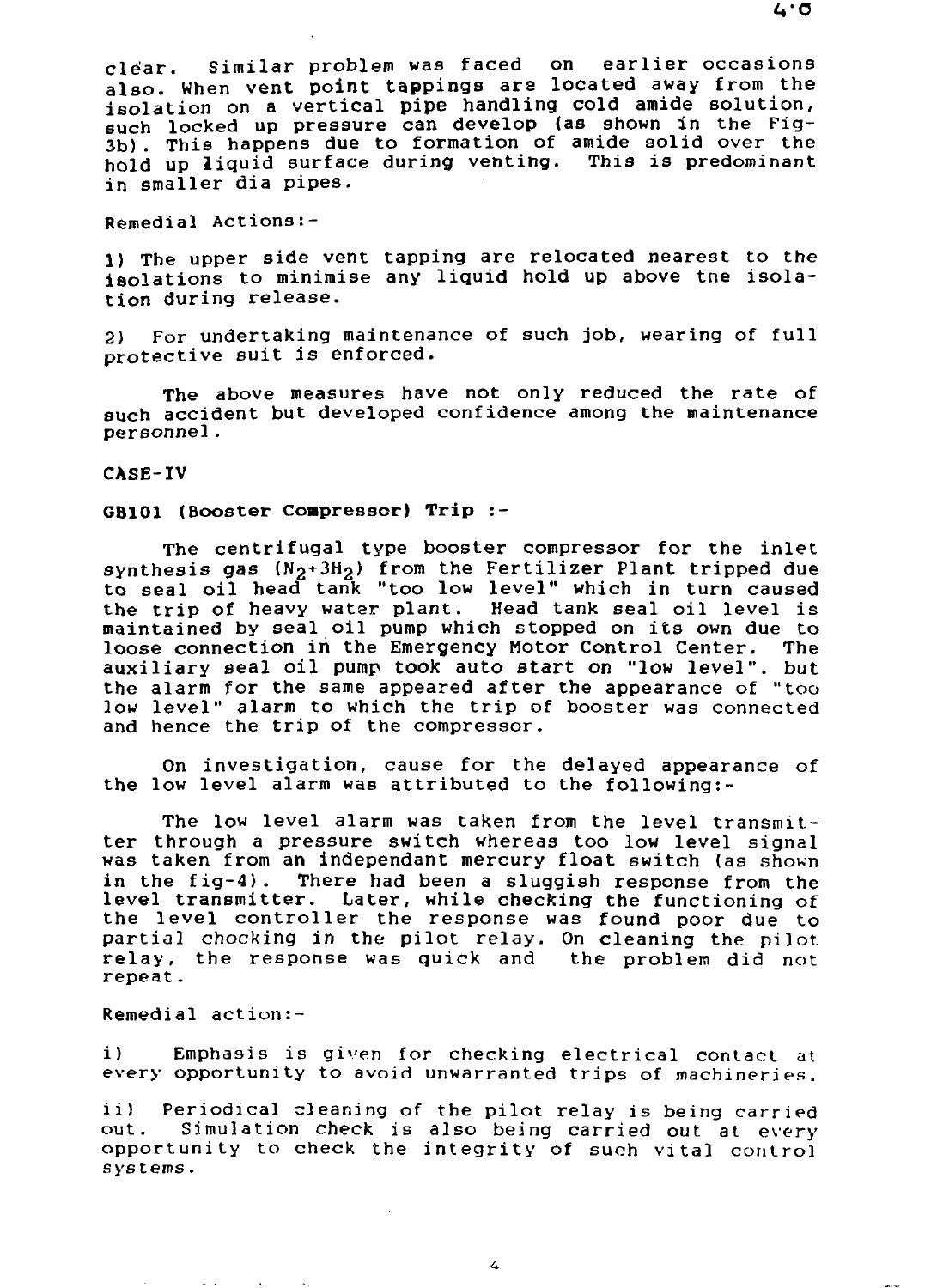# **Explosion in effluent systea**

**Process equipment drains and vents in the plant are cpnnected to effluent system. This closed effluent system is balanced with stack and atmosphere at different locations (Ref. Pig 5) .**

**In the past, there were instances of aild explosions in** the above effluent header and stacks, followed by the burst-<br>ing of annonia cooler rupture discs in a few cases. This ing of ammonia cooler rupture discs in a few cases. **resulted in large amount of ammonia release, thereby causing pollution in the working atmosphere.**

**Investigation revealed that the presence of potassium amide, synthesis gas, water and air in the stack and effluent led to such explosion .This explosion has caused an impact on the rupture disc leading to reverse buckling of the same and its failure.**

**Since the stack and effluent header is supposed to handle water, synthesis gas and amide disposed from process equipment, avoiding air entry in to the system was the only choice.**

**Remedial action :-**

**a) Construction of a weir in the inspection pit (shown in fig.5)**

**b) U-seals were provided to bleeders open to atmosphere.**

**c) N2 introduced at various points to avoid air pocket.**

**d) Physical examination of rupture discs for its integrity during ATA.**

**Since the incorporation of the above modifications there has been no such incident of explosion and rupture disc bursting due to the same in the plant.**

**Conclusion :-**

 $\mathcal{L}^{\mathcal{L}}(\mathbf{X})$  , and  $\mathcal{L}^{\mathcal{L}}(\mathbf{X})$  , and

**Monitoring, recording, comparing and analysing the healthiness of process equipment from parameters is utmost essential in an industry as it is done in the case of human health. Unsafe conditions and unsafe acts should be identified and eliminated at the earliest to keep accidents at bay. Needless to say, quick corrective action can save beyond praise.**

キーテーチー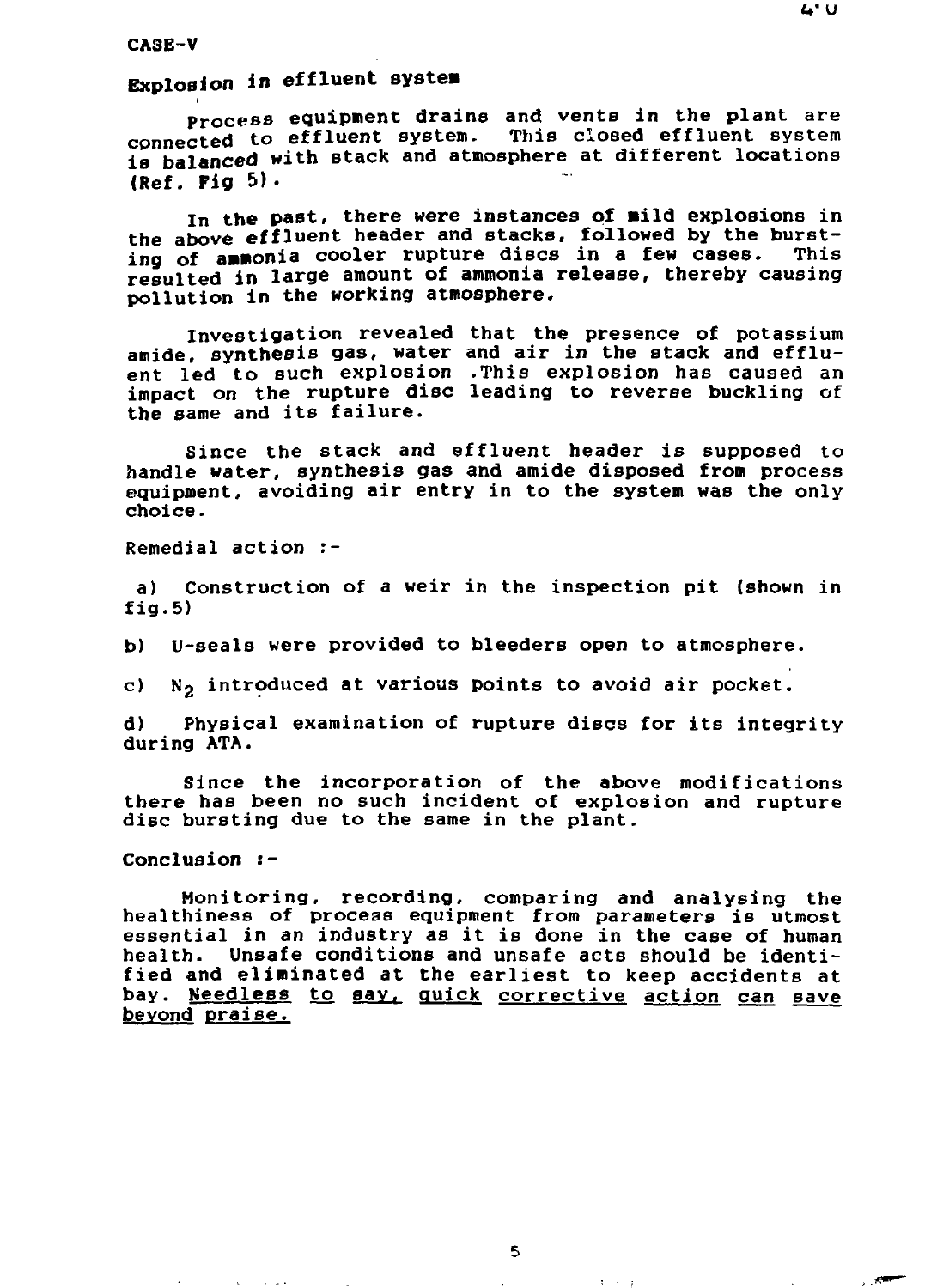

ł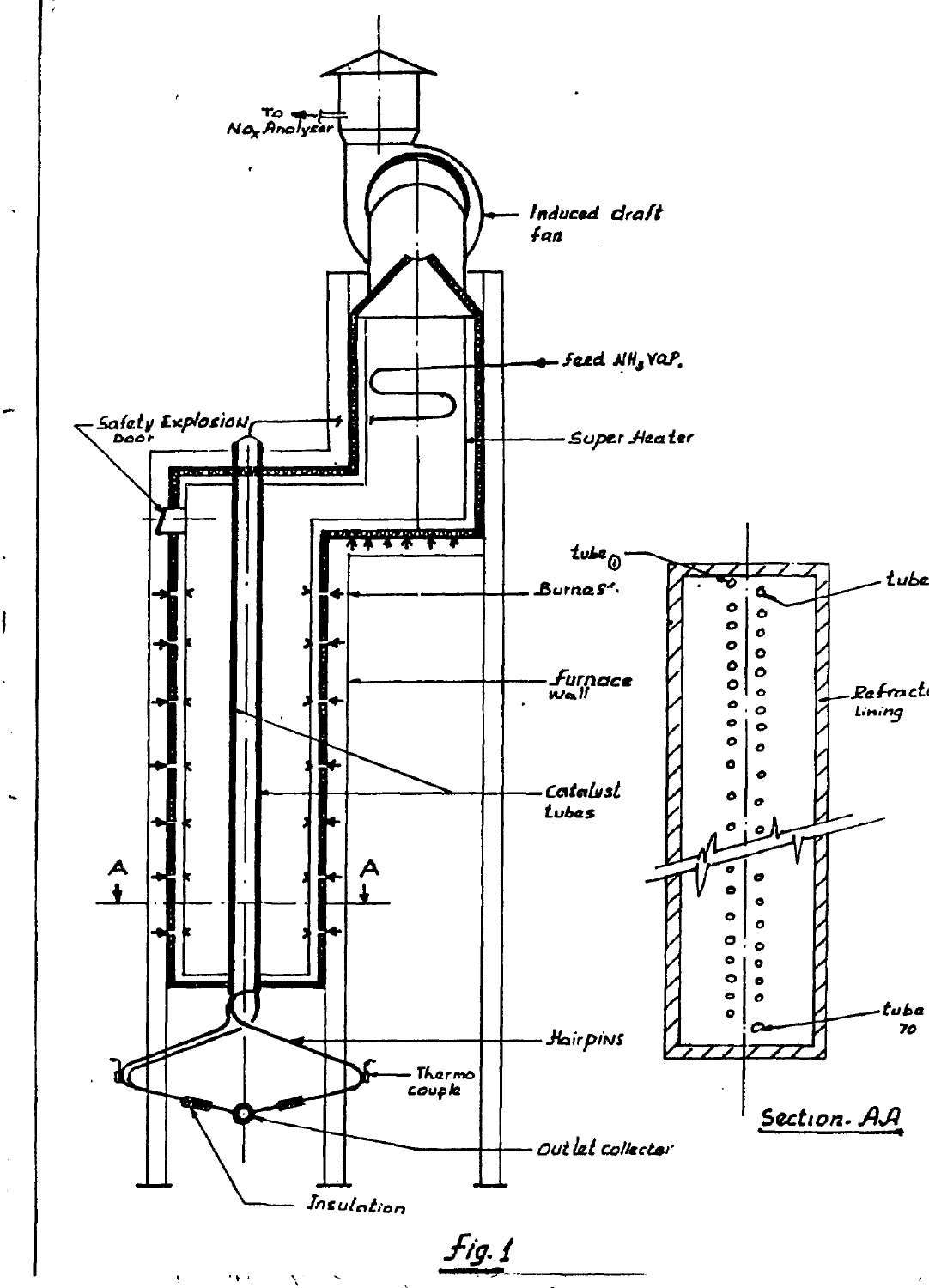

 $FIG. 2.$ 



 $\langle \cdot, \cdot \rangle$  ,  $\langle \cdot, \cdot \rangle$ **Contract**